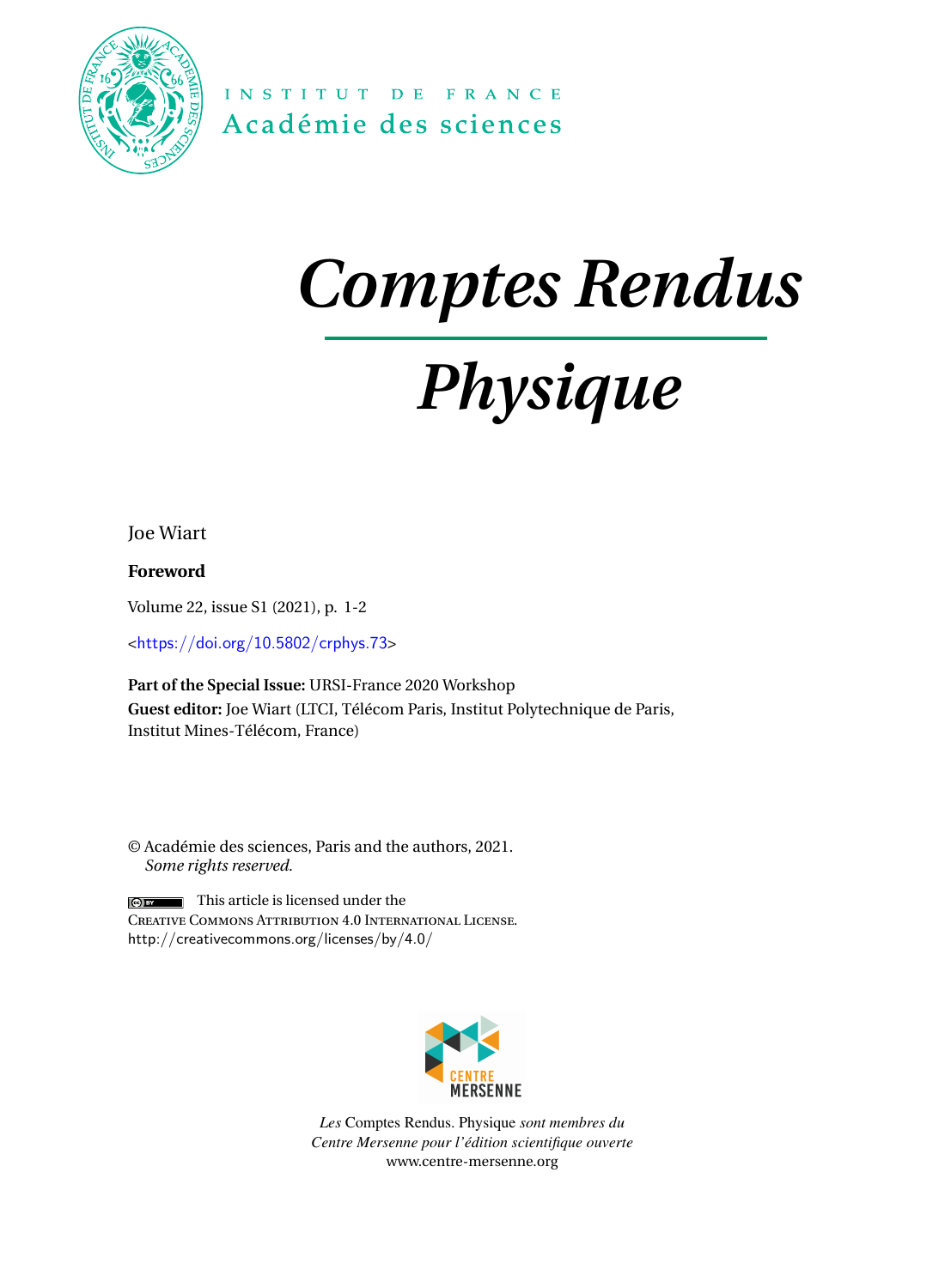

### URSI-France 2020 Workshop / *Journées URSI-France 2020*

### Foreword

**Joe Wiar[t](https://orcid.org/0000-0002-8902-5778)** *<sup>a</sup>*

*<sup>a</sup>* LTCI, Telecom Paris, Institut Polytechnique de Paris, Institut Mines Telecom, France *E-mail:* [Joe.wiart@mines.org](mailto:Joe.wiart@mines.org)

The year 2020 saw the commercial opening of fifth generation mobile phone networks. Since the 1990s, generations of mobile networks have followed one another every 10 years. The second generation, GSM, has democratized access to wireless mobile telephony. For the first time it was possible to be far from home while remaining close to family. The third generation in the 2000s and then 4G in the 2010s enabled mobile Internet access, first at moderate speed then at high/very high speed. These generations had in common that they had the human person at the center of uses. With 5G, wireless networks will have been designed for the first time from the outset with the aim of making possible both person-to-person, person-to-machine and machine-to-machine communications, giving potential access to a plethora of data-based services. The studies that have enabled the deployment of 5G are opening up new challenges. The technological developments specific to this generation, the frequency rise, the foreseeable evolutions that will require going beyond the framework of 5G towards the next generation, will continue to stimulate significant efforts and new lines of research, involving the academic world and industry. The deployment of this new generation also raises many societal questions linked on the one hand to the energy consumption of 5G and on the other to electromagnetic waves and associated exposure. The question of possible health impacts has given rise to numerous debates where the perception of risk has been favored at the expense of an objective assessment of the risk and of the actual exposure.

In view of all these challenges, opportunities and questions, URSI France decided in 2019 to organize its 2020 annual scientific workshop on the theme of "Networks of the future: 5G and beyond", on the campus of Telecom Paris (Institut Polytechnique de Paris), Palaiseau, March 11–13, 2020.

This special issue is organized in 8 papers covering different aspects and challenges of future networks. The first papers deal with the exposure induced by 5G system.

The paper entitled "*In-situ* evaluation of exposure induced by 5G antennas in the 3.4–3.8 GHz band" is written by E. Conil and J. B. Agnani. It describes exposure measurements performed in the vicinity of four pilot sites. The authors point out variations in the levels of exposure depending on use of network resources and they propose a new indicator of exposure.

The second one, "Numerical modeling of downlink electromagnetic wave exposure generated by 5G beamforming antennas", authored by N. Noé and F. Gaudaire, analyses scenarios used for numerical modeling of electromagnetic wave exposure to beamforming antennas. The authors underline the influence of the environment around the antennas on the distribution of the electric field.